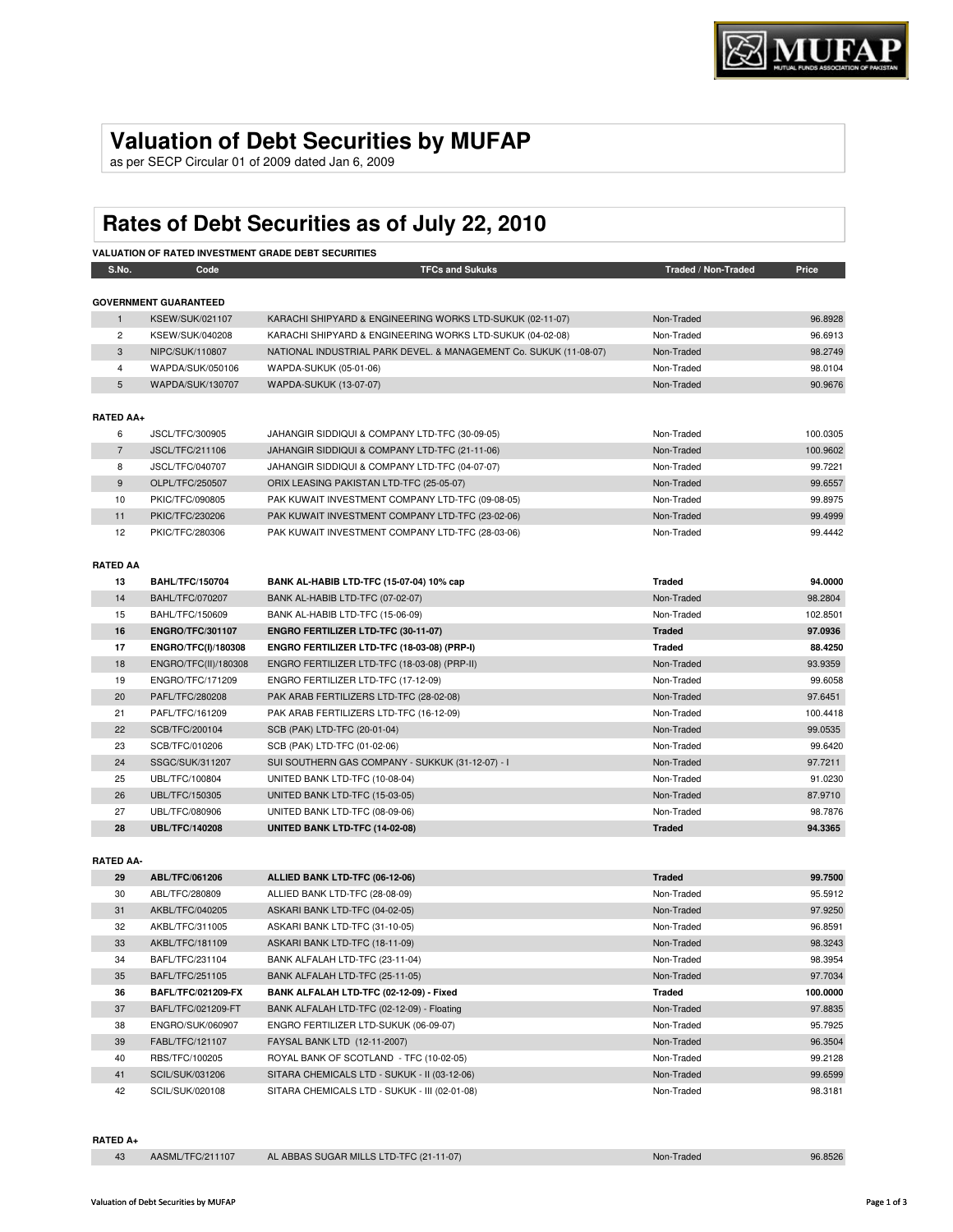## **VALUATION OF NON-RATED DEBT SECURITIES**

| S.No. | Code            | <b>TFCs and Sukuks</b>                     | Traded / Non-Traded | <b>Price</b> |
|-------|-----------------|--------------------------------------------|---------------------|--------------|
|       | AAHL/TFC/230806 | AL ABBAS HOLDINGS (PVT) LTD-TFC (23-08-06) | Non-Traded          | 75.0000      |
|       | CTM/TFC/170604  | CRESCENT TEXTILE MILLS LTD-TFC (17-06-04)  | Non-Traded          | 75,0000      |

#### 2\*\* FDIBL/TFC/110907 FIRST DAWOOD INVESTMENT BANK LTD. TFC (11-09-07) Non-Traded Non-Traded 70.9689 3 GLL/TFC/040708 GRAYS LEASING LTD. - TFC (04-07-08) CHARGED CONSIDERING MON-Traded 75.0000 4\*\*\* SPLC/TFC/130308 SAUDI PAK LEASING COMPANY LTD-TFC (13-03-08) Non-Traded Non-Traded 72.7827

| RATED BBB- |                 |                               |            |         |
|------------|-----------------|-------------------------------|------------|---------|
| $79*$      | PAFL/TFC/140108 | AGRITECH LTD-TFC (14-01-08)   | Non-Traded | 78.1920 |
| $80*$      | PAFL/SUK/060808 | AGRITECH LTD-SUKUK (06-08-08) | Non-Traded | 74.3517 |
|            |                 |                               |            |         |

**S.No. Code TFCs and Sukuks Traded / Non-Traded Price** 1\* EHL/SUK/310308 EDEN HOUSING LTD.- SUKUK (31-03-08) Non-Traded Non-Traded 71.4747

**S.No. Code TFCs and Sukuks Traded / Non-Traded Price** 1 DAWH/SUK/180907 DAWOOD HERCULES-SUKUK (18-09-07) Non-Traded Non-Traded 98.0619 2 SEL/SUK/160707 SITARA ENERGY LTD-SUKUK (16-07-07) Non-Traded Non-Traded 98.3443

## **VALUATION OF RATED NON-INVESTMENT GRADE DEBT SECURITIES**

**VALUATION OF NON-RATED INVESTMENT GRADE DEBT SECURITIES**

| 75                | SMEL/TFC/160708  | SME LEASING LTD-TFC (16-07-08)           | Non-Traded | 96.8189 |
|-------------------|------------------|------------------------------------------|------------|---------|
| <b>RATED BBB</b>  |                  |                                          |            |         |
| 76                | TELE/TFC/270505  | TELECARD LTD-TFC (27-05-05)              | Non-Traded | 90.2033 |
| 77                | TRIBL/TFC/151105 | TRUST INVESTMENT BANK LTD-TFC (15-11-05) | Non-Traded | 98.7157 |
| 78                | TRIBL/TFC/040708 | TRUST INVESTMENT BANK LTD-TFC (04-07-08) | Non-Traded | 88.8230 |
|                   |                  |                                          |            |         |
| <b>RATED BBB-</b> |                  |                                          |            |         |
| $79*$             | PAFL/TFC/140108  | AGRITECH LTD-TFC (14-01-08)              | Non-Traded | 78.1920 |

# **RATED BBB+** 73 QTML/SUK/260908 QUETTA TEXTILE MILLS LTD-SUKUK (26-09-08) Non-Traded Non-Traded 83.1889 74 SEARL/TFC/090306 SEARLE PAKISTAN LTD-TFC (09-03-06) Non-Traded Non-Traded 97.8304

| <b>RATED A-</b> |                 |                                            |            |         |
|-----------------|-----------------|--------------------------------------------|------------|---------|
|                 | AVH/TFC/300409  | AVARI HOTELS-TFC (30-04-09)                | Non-Traded | 93.3724 |
| 72              | SSML/SUK/270907 | SHAHMURAD SUGAR MILLS LTD-SUKUK (27-09-07) | Non-Traded | 95.4048 |

## **RATED A** 59 AZLC/TFC/050907 ALZAMIN LEASING CORPORATION LTD-TFC (05-09-07) Non-Traded Non-Traded 99.7625 60 AZLM/TFC/120508 AL-ZAMIN LEASING MODARABA LTD-TFC (12-05-08) Non-Traded Non-Traded 96.9223 61 AML/SUK/210108 AMTEX LTD.-SUKUK (21-01-08) Non-Traded Non-Traded 94.5694 62 EBL/SUK/080908 EDEN BUILDERS LTD.- SUKUK (08-09-08) Non-Traded 95.7219 63 JDWS/SUK/190608 JDW SUGAR MILLS LTD. SUKUK (19-06-08) Non-Traded Non-Traded 93.7327 64 JDWS/TFC/230608 JDW SUGAR MILLS LTD. TFC (23-06-08) Non-Traded Non-Traded 93.6980 65 OPTI/TFC/101007 OPTIMUS LTD - TFC (10-10-07) Non-Traded Non-Traded 96.2039 66 OLPL/SUK/300607 ORIX LEASING PAKISTAN LTD-SUKUK (30-06-07) Non-Traded 95.9188 67 OLPL/TFC/150108 ORIX LEASING PAKISTAN LTD-TFC (15-01-08) Non-Traded Non-Traded 95.8329 68 TRAKKER/TFC/150907 TRAKKER (15-09-07) - PPTFC Non-Traded Non-Traded 99.1887 69 WTL/TFC/281106 WORLDCALL TELECOM LTD.TFC (28-11-06) Non-Traded Non-Traded 98.2875 70 WTL/TFC/071008 WORLDCALL TELECOM LTD-TFC (07-10-08) Non-Traded 95.0763

П

| 44    | CPBM/SUK/250907        | CENTURY PAPER & BOARD MILLS LTD- SUKUK (25-09-07)                   | Non-Traded    | 95.7985 |
|-------|------------------------|---------------------------------------------------------------------|---------------|---------|
| 45    | EIBL/TFC/150307        | ESCORTS INVESTMENT BANK LTD-TFC (15-03-07)                          | Non-Traded    | 99.1631 |
| 46    | FRSCL(A)/TFC/170107    | FINANCIAL REC'BLES SEC'ZATION CO. LTD-TFC CLASS "A"                 | Non-Traded    | 97.3919 |
| 47    | FRSCL(B)/TFC/170107    | FINANCIAL REC'BLES SEC'ZATION CO. LTD-TFC CLASS "B"                 | Non-Traded    | 97.3919 |
| 48    | HBFC/SUK/080508        | HOUSE BUILDING FINANCE CORPORATION LTD - SUKUK (08-05-08)           | Non-Traded    | 95.3403 |
| 49    | IGIBL/TFC/110706       | IGI INV. BANK LTD-TFC (FIRST INT'I INV. BANK LTD. - TFC) (11-07-06) | Non-Traded    | 99.3837 |
| 50    | KASBS/TFC/270607       | KASB SECURITIES LTD- TFC (27-06-07)                                 | Non-Traded    | 97.5854 |
| 51    | <b>NIB/TFC/050308</b>  | <b>NIB BANK LTD-TFC (05-03-08)</b>                                  | <b>Traded</b> | 95.9500 |
| $52*$ | PACE/TFC/150208        | PACE (PAKISTAN) LTD-TFC (15-02-08)                                  | Non-Traded    | 92.1510 |
| 53    | PMCL/TFC/310506        | PAKISTAN MOBILE COMMUNICATION LTD-TFC (31-05-06)                    | Non-Traded    | 98.6457 |
| 54    | PMCL/TFC/011007        | PAKISTAN MOBILE COMMUNICATION LTD-TFC (01-10-07)                    | Non-Traded    | 98.6850 |
| 55    | <b>PMCL/TFC/281008</b> | PAKISTAN MOBILE COMMUNICATION LTD-TFC (28-10-08)                    | <b>Traded</b> | 86.5000 |
| 56    | PEL/SUK/280907         | PEL-SUKUK (28-09-07)                                                | Non-Traded    | 97.8684 |
| 57    | PEL/SUK/300608         | PEL-SUKUK (30-06-08)                                                | Non-Traded    | 92.2373 |
| 58    | <b>SNBL/TFC/050505</b> | SONERI BANK LTD-TFC (05-05-05)                                      | <b>Traded</b> | 99.0707 |